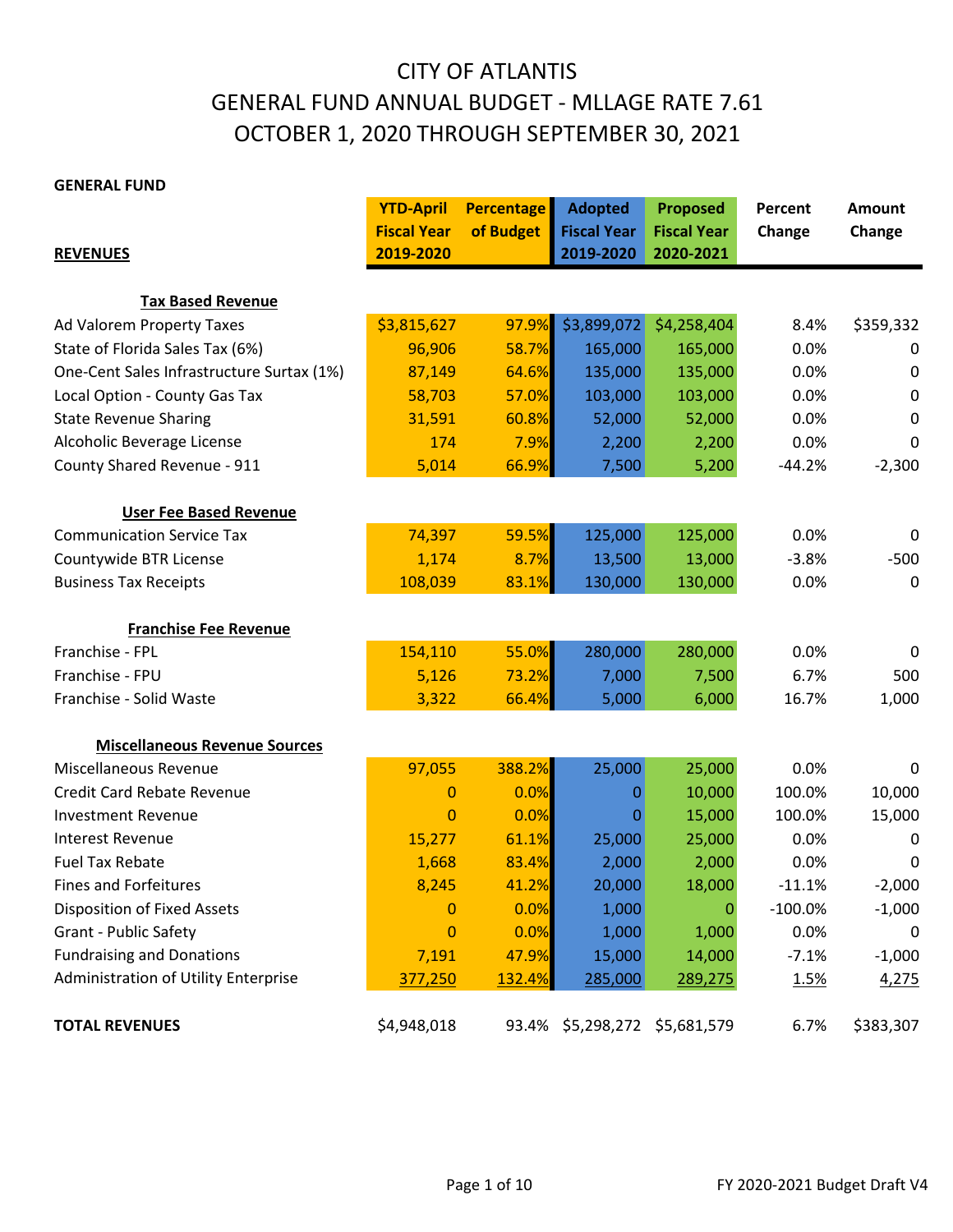|                                       | <b>YTD-April</b>   | <b>Percentage</b> | <b>Adopted</b>     | <b>Proposed</b>    | Percent   | <b>Amount</b>  |
|---------------------------------------|--------------------|-------------------|--------------------|--------------------|-----------|----------------|
|                                       | <b>Fiscal Year</b> | of Budget         | <b>Fiscal Year</b> | <b>Fiscal Year</b> | Change    | Change         |
| <b>EXPENDITURES BY DEPARTMENT</b>     | 2019-2020          |                   | 2019-2020          | 2020-2021          |           |                |
| <b>ADMINISTRATION / LEGISLATIVE</b>   |                    |                   |                    |                    |           |                |
| <b>Council Compensation</b>           | \$28,500           | 50.0%             | \$57,000           | 57,000             | 0.0%      | \$0            |
| <b>Regular Salaries</b>               | 116,644            | 59.7%             | 195,313            | 201,172            | 2.9%      | 5,859          |
| Longevity Bonus                       | 700                | 100.0%            | 700                | 800                | 12.5%     | 100            |
| Payroll Tax                           | 10,688             | 52.1%             | 20,500             | 20,500             | 0.0%      | 0              |
| <b>Retirement Contribution</b>        | 19,984             | 52.6%             | 38,000             | 38,000             | 0.0%      | 0              |
| Life and Health Insurance             | 7,525              | 37.6%             | 20,000             | 23,070             | 13.3%     | 3,070          |
| <b>Workers Compensation</b>           | 700                | 23.3%             | 3,000              | 3,000              | 0.0%      | 0              |
| <b>Contract Services</b>              | 9,454              | 94.5%             | 10,000             | 14,000             | 28.6%     | 4,000          |
| Travel                                | 6,111              | 76.4%             | 8,000              | 8,000              | 0.0%      | $\mathbf 0$    |
| Communications                        | 2,617              | 52.3%             | 5,000              | 4,800              | $-4.2%$   | $-200$         |
| Postage                               | 3,021              | 30.2%             | 10,000             | 9,500              | $-5.3%$   | $-500$         |
| Property/Liability Insurance          | 7,581              | 44.6%             | 17,000             | 17,000             | 0.0%      | $\Omega$       |
| <b>Computer Equipment</b>             | 10,470             | 87.3%             | 12,000             | 8,000              | $-50.0%$  | $-4,000$       |
| Printing                              | 4,481              | 149.4%            | 3,000              | 3,000              | 0.0%      | 0              |
| <b>Operating Supplies</b>             | 2,707              | 54.1%             | 5,000              | 5,000              | 0.0%      | 0              |
| Janitorial Services                   | 151                | #DIV/0!           | 0                  | 5,000              | 100.0%    | 5,000          |
| Membership                            | 2,399              | 48.0%             | 5,000              | 4,500              | $-11.1%$  | $-500$         |
| <b>Bank Service Charges</b>           | 3,195              | 106.5%            | 3,000              | 3,200              | 6.3%      | 200            |
|                                       |                    |                   |                    |                    |           |                |
| <b>TOTAL ADMINISTRATIVE</b>           | \$236,928          | 57.4%             | \$412,513          | 425,542            | 3.1%      | \$13,029       |
| <b>LEGAL AND PROFESSIONAL</b>         |                    |                   |                    |                    |           |                |
| <b>Financial Audit</b>                | 11,175             | 70.1%             | 15,950             | 16,100             | 0.9%      | 150            |
| <b>Legal Services</b>                 | 42,712             | 61.0%             | 70,000             | 65,000             | $-7.7%$   | $-5,000$       |
| TOTAL LEGAL AND PROFESSIONAL SERVICES | \$53,887           | 62.7%             | \$85,950           | 81,100             | $-6.0%$   | $-54,850$      |
| <b>CITY CLERK</b>                     |                    |                   |                    |                    |           |                |
| <b>Regular Salaries</b>               | 35,406             | 60.8%             | 58,244             | 59,991             | 2.9%      | \$1,747        |
| Payroll Tax                           | 2,647              | 60.2%             | 4,400              | 4,500              | 2.2%      | 100            |
| <b>Retirement Contribution</b>        | 3,016              | 62.2%             | 4,850              | 4,900              | 1.0%      | 50             |
| Life and Health Insurance             | 7,525              | 53.6%             | 14,036             | 15,720             | 10.7%     | 1,684          |
| <b>Workers Compensation</b>           | 500                | 33.3%             | 1,500              | 1,400              | $-7.1%$   | $-100$         |
| Longevity Bonus                       | 500                | 100.0%            | 500                | 600                | 16.7%     | 100            |
| Travel                                | 287                | 19.1%             | 1,500              | 500                | $-200.0%$ | $-1,000$       |
| Printing                              | 1,813              | 22.7%             | 8,000              | 6,000              | $-33.3%$  | $-2,000$       |
| Advertising                           | 1,315              | 21.9%             | 6,000              | 6,000              | 0.0%      | 0              |
| <b>Operating Supplies</b>             | 1,307              | 29.0%             | 4,500              | 3,000              | $-50.0%$  | $-1,500$       |
| Membership/Training                   | 422                | 42.2%             | 1,000              | 800                | $-25.0%$  | $-200$         |
| Elections                             | $\Omega$           | 0.0%              | 7,000              | 7,000              | 0.0%      | $\overline{0}$ |
| <b>TOTAL CITY CLERK</b>               | \$54,738           | 49.1%             | \$111,530          | 110,411            | $-1.0%$   | $-51,119$      |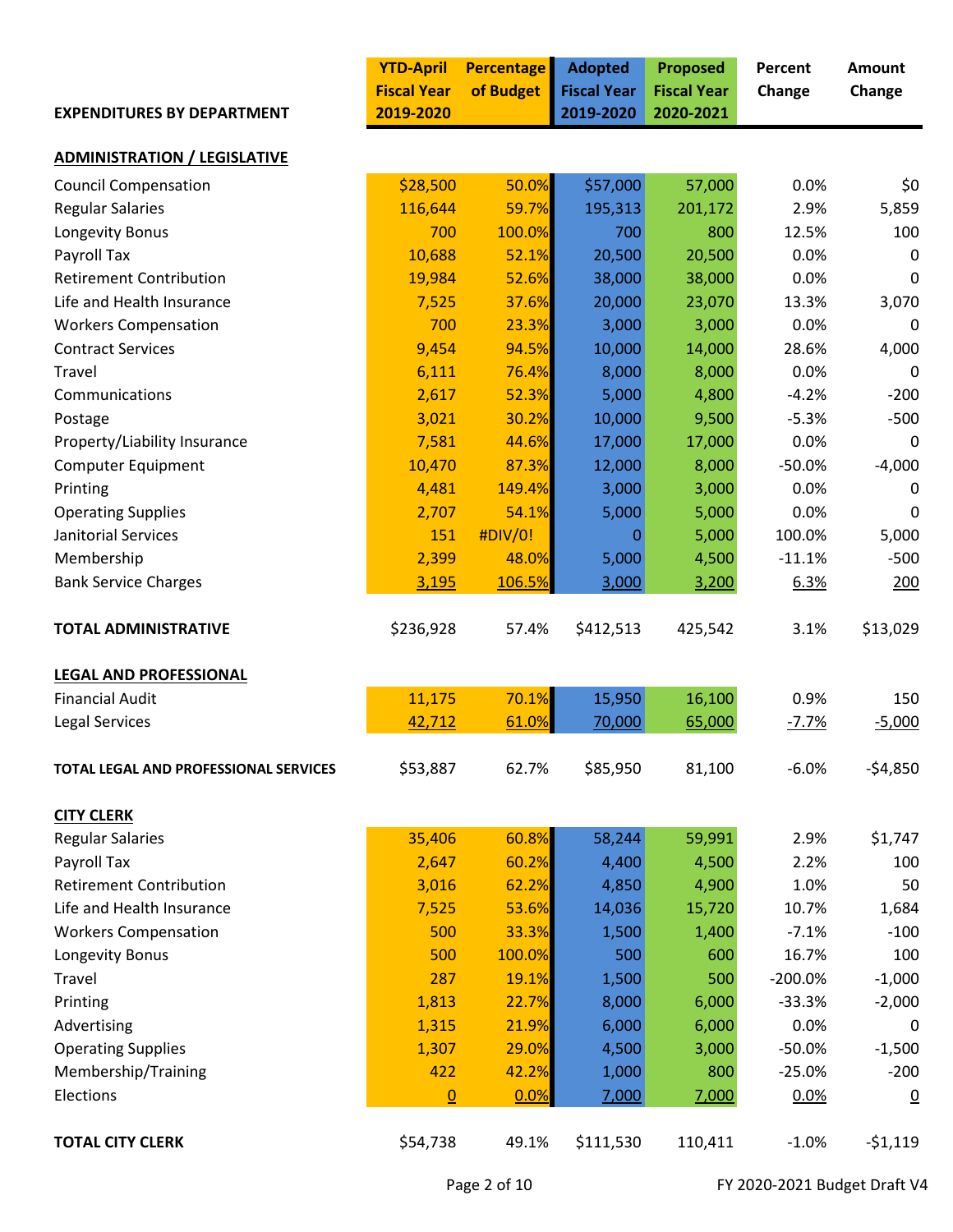|                                            | <b>YTD-April</b>   | <b>Percentage</b> | <b>Adopted</b>     | <b>Proposed</b>    | Percent  | Amount         |
|--------------------------------------------|--------------------|-------------------|--------------------|--------------------|----------|----------------|
|                                            | <b>Fiscal Year</b> | of Budget         | <b>Fiscal Year</b> | <b>Fiscal Year</b> | Change   | Change         |
|                                            | 2019-2020          |                   | 2019-2020          | 2020-2021          |          |                |
| <b>PUBLIC WORKS</b>                        |                    |                   |                    |                    |          |                |
| <b>Regular Salaries</b>                    | \$33,952           | 60.4%             | \$56,227           | 57,914             | 2.9%     | \$1,687        |
| Payroll Tax                                | 1,237              | 57.5%             | 2,150              | 2,300              | 6.5%     | 150            |
| <b>Retirement Contribution</b>             | 1,419              | 64.5%             | 2,200              | 2,500              | 12.0%    | 300            |
| <b>Workers Compensation</b>                | 875                | 72.9%             | 1,200              | 1,350              | 11.1%    | 150            |
| Repair and Maintenance                     | 27,048             | 67.6%             | 40,000             | 40,000             | 0.0%     | 0              |
| <b>Operating Supplies</b>                  | 4,616              | 54.3%             | 8,500              | 8,500              | 0.0%     | 0              |
| Janitorial Supplies                        | 4,166              | 83.3%             | 5,000              | 4,500              | $-11.1%$ | $-500$         |
| <b>TOTAL PUBLIC WORKS</b>                  | \$73,313           | 63.6%             | \$115,277          | 117,064            | 1.5%     | \$1,787        |
| <b>LAW ENFORCEMENT</b>                     |                    |                   |                    |                    |          |                |
| Regular Salaries - Sworn                   | 530,885            | 59.8%             | 887,196            | 913,812            | 2.9%     | 26,616         |
| Police Overtime                            | 25,038             | 35.8%             | 70,000             | 70,000             | 0.0%     | 0              |
| State Incentive Pay                        | 6,540              | 40.9%             | 16,000             | 16,000             | 0.0%     | 0              |
| <b>Regular Salaries - Communications</b>   | 151,780            | 57.1%             | 265,915            | 273,892            | 2.9%     | 7,977          |
| <b>Communications Overtime</b>             | 10,995             | 78.5%             | 14,000             | 14,000             | 0.0%     | 0              |
| Longevity Pay                              | 21,100             | 92.5%             | 22,800             | 24,200             | 5.8%     | 1,400          |
| Payroll Tax                                | 55,041             | 47.2%             | 116,600            | 120,100            | 2.9%     | 3,500          |
| <b>Retirement Contribution</b>             | 159,507            | 46.9%             | 340,000            | 340,000            | 0.0%     | 0              |
| Life and Health Insurance                  | 131,586            | 64.2%             | 205,000            | 239,400            | 14.4%    | 34,400         |
| <b>Workers Compensation</b>                | 16,800             | 37.3%             | 45,000             | 40,000             | $-12.5%$ | $-5,000$       |
| <b>Employment Medical</b>                  | 1,167              | 116.7%            | 1,000              | 1,000              | 0.0%     | 0              |
| <b>Contract Services</b>                   | $\mathbf{0}$       | 0.0%              | 2,500              | 12,000             | 79.2%    | 9,500          |
| <b>Gate Security</b>                       | 171,556            | 53.1%             | 323,000            | 323,000            | 0.0%     | 0              |
| Travel                                     | 144                | 4.8%              | 3,000              | 2,800              | $-7.1%$  | $-200$         |
| Communications                             | 8,345              | 23.8%             | 35,000             | 33,000             | $-6.1%$  | $-2,000$       |
| Comm. Reimbursable                         | 1,320              | 26.4%             | 5,000              | 4,500              | $-11.1%$ | $-500$         |
| Property/Liability Insurance               | 17,732             | 50.7%             | 35,000             | 35,000             | 0.0%     | 0              |
| <b>Automotive Maintenance</b>              | 24,301             | 121.5%            | 20,000             | 20,000             | 0.0%     | 0              |
| Fuel                                       | 12,093             | 48.4%             | 25,000             | 25,000             | 0.0%     | 0              |
| <b>Equipment Maintenance</b>               | 28,250             | 53.3%             | 53,000             | 32,500             | $-63.1%$ | $-20,500$      |
| Printing                                   | 1,763              | 88.2%             | 2,000              | 2,000              | 0.0%     | 0              |
| <b>Office Supplies</b>                     | 885                | 29.5%             | 3,000              | 3,000              | 0.0%     | 0              |
| <b>Operating Supplies</b>                  | 3,800              | 31.7%             | 12,000             | 10,000             | $-20.0%$ | $-2,000$       |
| Janitorial Supplies                        | 463                | 23.2%             | 2,000              | 2,000              | 0.0%     | 0              |
| Memberships                                | 2,243              | 64.1%             | 3,500              | 3,000              | $-16.7%$ | $-500$         |
| <b>Training and Education EMT Training</b> | 3,294              | 23.5%             | 14,000             | 12,000             | $-16.7%$ | $-2,000$       |
| Uniforms                                   | 1,443              | 14.4%             | 10,000             | 9,000              | $-11.1%$ | $-1,000$       |
| Hardware/Armory                            | 3,738              | 83.1%             | 4,500              | 4,000              | $-12.5%$ | $-500$         |
| Investigations                             | 555                | 55.5%             | 1,000              | 1,000              | 0.0%     | $\overline{0}$ |
| <b>TOTAL LAW ENFORCEMENT</b>               | \$1,392,364        |                   | 54.9% \$2,537,011  | 2,586,204          | 1.9%     | \$49,193       |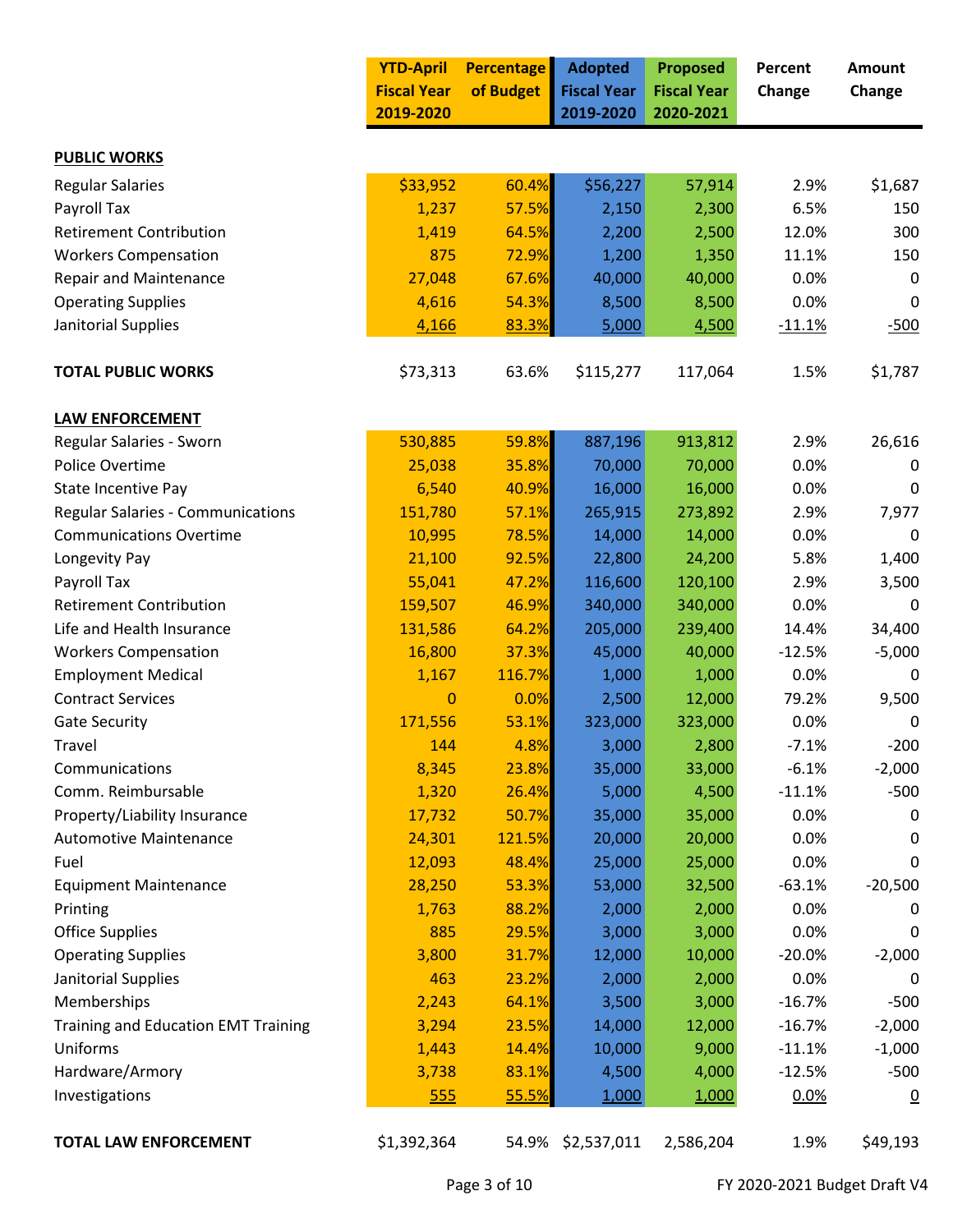|                                     | <b>YTD-April</b><br><b>Fiscal Year</b><br>2019-2020 | <b>Percentage</b><br>of Budget | <b>Adopted</b><br><b>Fiscal Year</b><br>2019-2020 | <b>Proposed</b><br><b>Fiscal Year</b><br>2020-2021 | Percent<br>Change | Amount<br>Change |
|-------------------------------------|-----------------------------------------------------|--------------------------------|---------------------------------------------------|----------------------------------------------------|-------------------|------------------|
| <b>FIRE RESCUE</b>                  |                                                     |                                |                                                   |                                                    |                   |                  |
| <b>Fire Service Contract</b>        | \$470,445                                           | 50.0%                          | \$940,992                                         | \$978,632                                          | 3.8%              | \$37,640         |
| <b>TOTAL FIRE RESCUE</b>            | \$470,445                                           | 50.0%                          | \$940,992                                         | \$978,632                                          | 3.8%              | \$37,640         |
| <b>COMMUNITY SERVICES</b>           |                                                     |                                |                                                   |                                                    |                   |                  |
| <b>Engineering Services</b>         | 5,138                                               | 12.8%                          | 40,000                                            | 25,000                                             | $-60.0%$          | $-15,000$        |
| <b>Code Compliance Services</b>     | 21,317                                              | 59.2%                          | 36,000                                            | 36,000                                             | 0.0%              | $\mathbf 0$      |
| <b>NPDES Storm Water</b>            | $\overline{0}$                                      | 0.0%                           | 1,100                                             | 1,100                                              | 0.0%              | 0                |
| <b>Sponsored Community Events</b>   | 46,139                                              | 76.9%                          | 60,000                                            | 60,000                                             | 0.0%              | 0                |
| <b>Animal Control Services</b>      | 5,250                                               | 58.3%                          | 9,000                                             | 9,000                                              | 0.0%              | $\overline{0}$   |
| <b>TOTAL COMMUNITY SERVICES</b>     | \$77,844                                            | 53.3%                          | \$146,100                                         | \$131,100                                          | $-11.4%$          | $-$15,000$       |
| <b>INFRASTRUCTURE</b>               |                                                     |                                |                                                   |                                                    |                   |                  |
| <b>Electric Utility Service</b>     | 18,167                                              | 40.4%                          | 45,000                                            | 40,000                                             | $-12.5%$          | $-5,000$         |
| <b>Solid Waste Collection</b>       | 159,748                                             | 57.4%                          | 278,500                                           | 447,026                                            | 37.7%             | 168,526          |
| Water/Sewer/Hydrant Service         | 22,058                                              | 36.8%                          | 60,000                                            | 52,500                                             | $-14.3%$          | $-7,500$         |
| <b>Contract Grounds Maintenance</b> | 60,683                                              | 33.7%                          | 180,000                                           | 180,000                                            | 0.0%              | 0                |
| Road Repair Services                | $\mathbf{0}$                                        | 0.0%                           | 2,000                                             | 2,000                                              | 0.0%              | $\overline{0}$   |
| <b>TOTAL PUBLIC WORKS</b>           | \$260,656                                           | 46.1%                          | \$565,500                                         | \$721,526                                          | 21.6%             | \$156,026        |
| <b>GENERAL GOVERNMENT</b>           |                                                     |                                |                                                   |                                                    |                   |                  |
| Contingency Fund                    | 102,556                                             | 100.0%                         | 102,556                                           | 100,000                                            | $-2.6%$           | $-2,556$         |
| <b>Transfer to Capital Reserve</b>  | 339,964                                             | 142.8%                         | 238,000                                           | 430,000                                            | 44.7%             | 192,000          |
| <b>TOTAL GENERAL GOVERNMENT</b>     | \$442,520                                           | 129.9%                         | \$340,556                                         | \$530,000                                          | 35.7%             | \$189,444        |
| <b>TOTAL EXPENDITURES</b>           | \$3,062,695                                         | 58.3%                          | \$5,255,429 \$5,681,579                           |                                                    | 7.5%              | 426,150          |
| <b>NET REVENUE (DEFICIT)</b>        | \$1,885,323                                         |                                | \$42,843                                          | \$0                                                |                   |                  |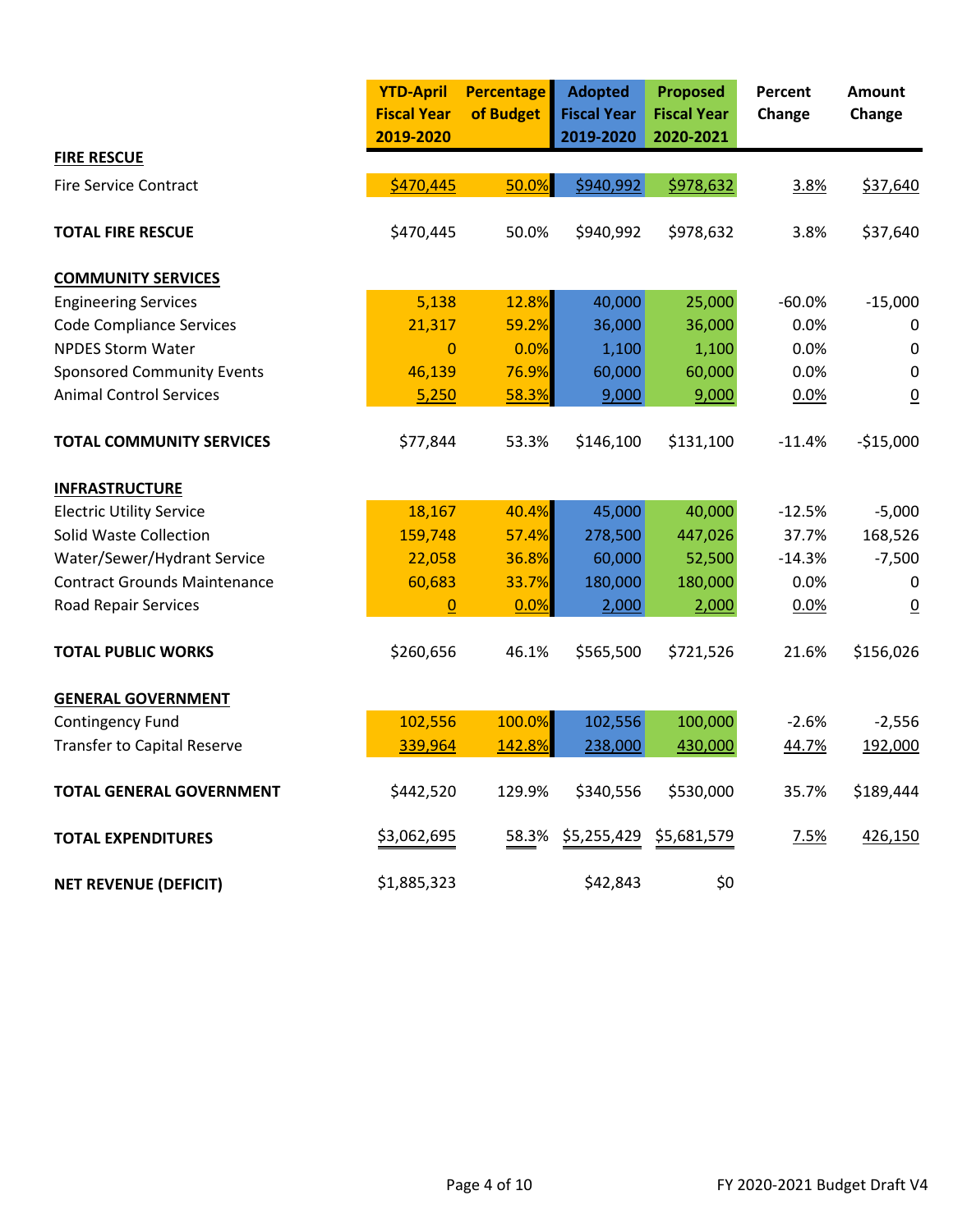# CONSTRUCTION SERVICES ANNUAL BUDGET ENTERPRISE FUND OCTOBER 1, 2020 THROUGH SEPTEMBER 30, 2021 CITY OF ATLANTIS

|                                    | <b>YTD-April</b>   | <b>Percentage</b> | <b>Adopted</b>     | <b>Proposed</b>    | Percent  | <b>Amount</b> |
|------------------------------------|--------------------|-------------------|--------------------|--------------------|----------|---------------|
|                                    | <b>Fiscal Year</b> | of Budget         | <b>Fiscal Year</b> | <b>Fiscal Year</b> | Change   | Change        |
| <b>REVENUES</b>                    | 2019-2020          |                   | 2019-2020          | 2020-2021          |          |               |
| <b>Building Permit Fees</b>        | \$137,076          | 68.5%             | \$200,000          | \$210,000          | 4.8%     | \$10,000      |
| <b>Investment Revenue</b>          | $\mathbf{0}$       | 0.0%              | 0                  | 0                  | #DIV/0!  | 0             |
| <b>Interest Revenue</b>            | $\overline{0}$     | 0.0%              | $\underline{0}$    | 300                | 100.0%   | 300           |
| <b>TOTAL REVENUES</b>              | \$137,076          | 68.5%             | \$200,000          | \$210,300          | 4.9%     | \$10,300      |
| <b>EXPENDITURES</b>                |                    |                   |                    |                    |          |               |
| <b>Building Official</b>           | 46,406             | 30.9%             | 150,000            | 118,000            | $-27.1%$ | $-32,000$     |
| <b>Regular Salaries</b>            | 29,279             | 57.6%             | 50,818             | 52,343             | 2.9%     | 1,525         |
| Payroll Tax                        | 2,210              | 57.8%             | 3,825              | 3,950              | 3.2%     | 125           |
| <b>Retirement Contribution</b>     | 2,509              | 62.7%             | 4,000              | 4,150              | 3.6%     | 150           |
| Life and Health Insurance          | 7,525              | 53.0%             | 14,200             | 15,904             | 10.7%    | 1,704         |
| Longevity Bonus                    | 300                | 60.0%             | 500                | 400                | $-25.0%$ | $-100$        |
| <b>Building Plan Scanning</b>      | $\overline{0}$     | 0.0%              | 1,000              | 1,000              | 0.0%     | $\Omega$      |
| <b>Operating Supplies</b>          | 2,044              | 15.1%             | 13,500             | 8,000              | $-68.8%$ | $-5,500$      |
| Contingency Fund                   | $\mathbf{0}$       | 0.0%              | 0                  | 2,353              | 100.0%   | 2,353         |
| Transfer to Operating Reserve (2%) | $\overline{0}$     | 0.0%              | $\overline{0}$     | 4,200              | 100.0%   | 4,200         |
| <b>TOTAL EXPENDITURES</b>          | \$90,273           | 38.0%             | \$237,843          | \$210,300          | $-13.1%$ | $-527,543$    |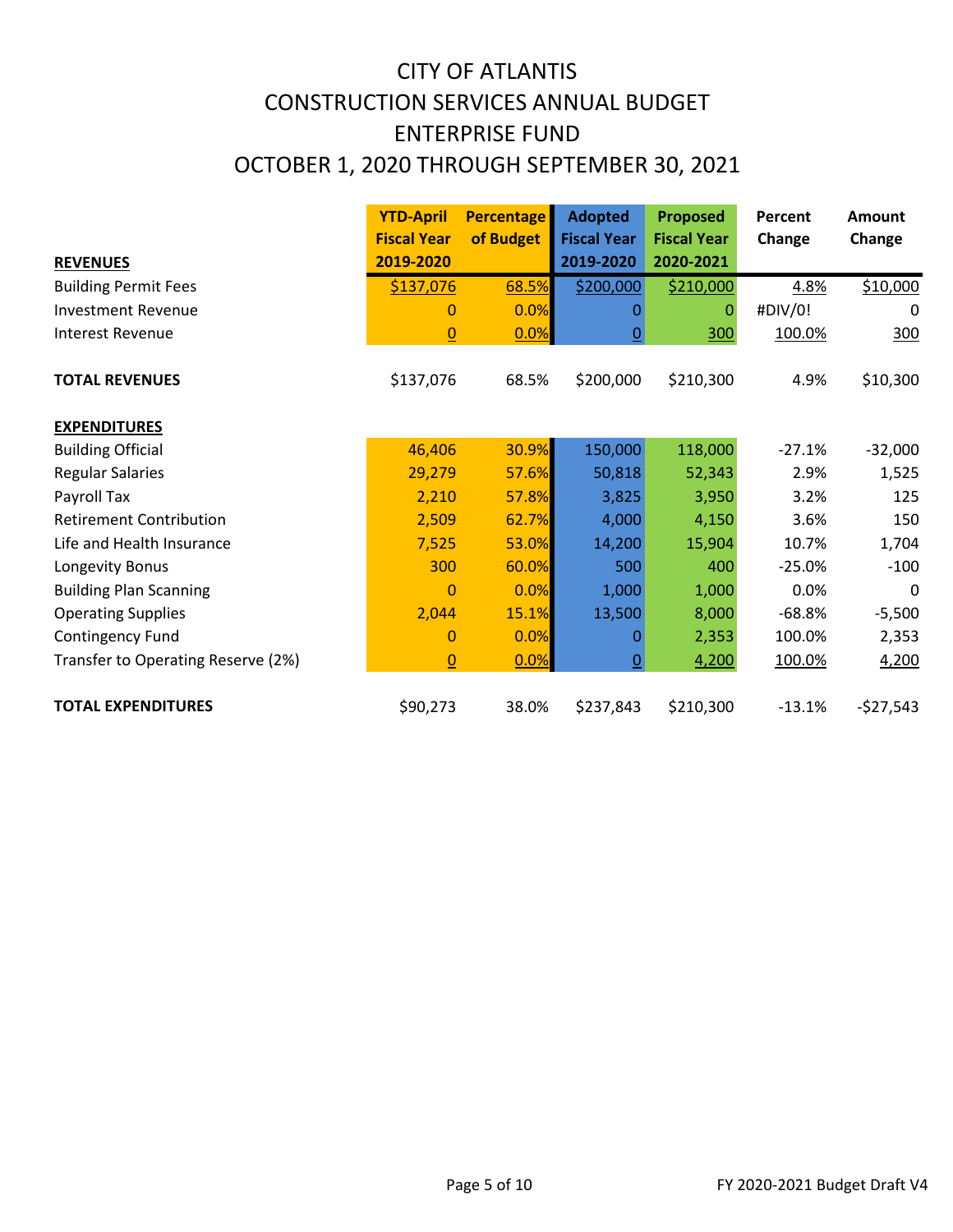# CITY OF ATLANTIS STORMWATER UTILITY ANNUAL BUDGET OCTOBER 1, 2020 THROUGH SEPTEMBER 30, 2021 ENTERPRISE FUND

|                                     | <b>YTD-April</b>   | <b>Percentage</b> | <b>Adopted</b>     | <b>Proposed</b>    | Percent  | <b>Amount</b>  |
|-------------------------------------|--------------------|-------------------|--------------------|--------------------|----------|----------------|
|                                     | <b>Fiscal Year</b> | of Budget         | <b>Fiscal Year</b> | <b>Fiscal Year</b> | Change   | Change         |
| <b>REVENUES</b>                     | 2019-2020          |                   | 2019-2020          | 2020-2021          |          |                |
| User-Fee Stormwater Utility         | \$52,051           | 50.0%             | \$104,107          | \$106,710          | 2.4%     | \$2,603        |
| <b>Investment Revenue</b>           | $\mathbf{0}$       | 0.0%              | Ω                  | 0                  | 0.0%     | $\Omega$       |
| Interest Revenue                    | $\Omega$           | 0.0%              | <u>0</u>           | 300                | 100.0%   | 300            |
| <b>TOTAL REVENUES</b>               | \$52,051           | 50.0%             | \$104,107          | \$107,010          | 2.7%     | \$2,903        |
| <b>EXPENDITURES</b>                 |                    |                   |                    |                    |          |                |
| <b>Stormwater Engineering</b>       | 3,129              | 25.0%             | 12,500             | 12,500             | 0.0%     | 0              |
| <b>NPDES Permit</b>                 | 1,100              | 22.0%             | 5,000              | 3,000              | $-66.7%$ | $-2,000$       |
| <b>Stormwater Projects</b>          | $\mathbf{0}$       | 0.0%              | 43,157             | 40,000             | $-7.9%$  | $-3,157$       |
| <b>Financial Audit</b>              | $\mathbf{0}$       | 0.0%              | 1,450              | 1,510              | 4.0%     | 60             |
| <b>Contract Services</b>            | 2,025              | #DIV/0!           | 0                  | 2,000              | 100.0%   | 2,000          |
| Lake Maintenance                    | 3,240              | 64.8%             | 5,000              | 5,000              | 0.0%     | $\Omega$       |
| Contingency Fund                    | $\overline{0}$     | 0.0%              | 0                  | 1,000              | 100.0%   | 1,000          |
| <b>Transfer to Capital Reserves</b> | $\Omega$           | 0.0%              | 42,000             | 42,000             | 0.0%     | $\overline{0}$ |
| <b>TOTAL EXPENDITURES</b>           | \$9,494            | 8.7%              | \$109,107          | \$107,010          | $-2.0%$  | $-52,097$      |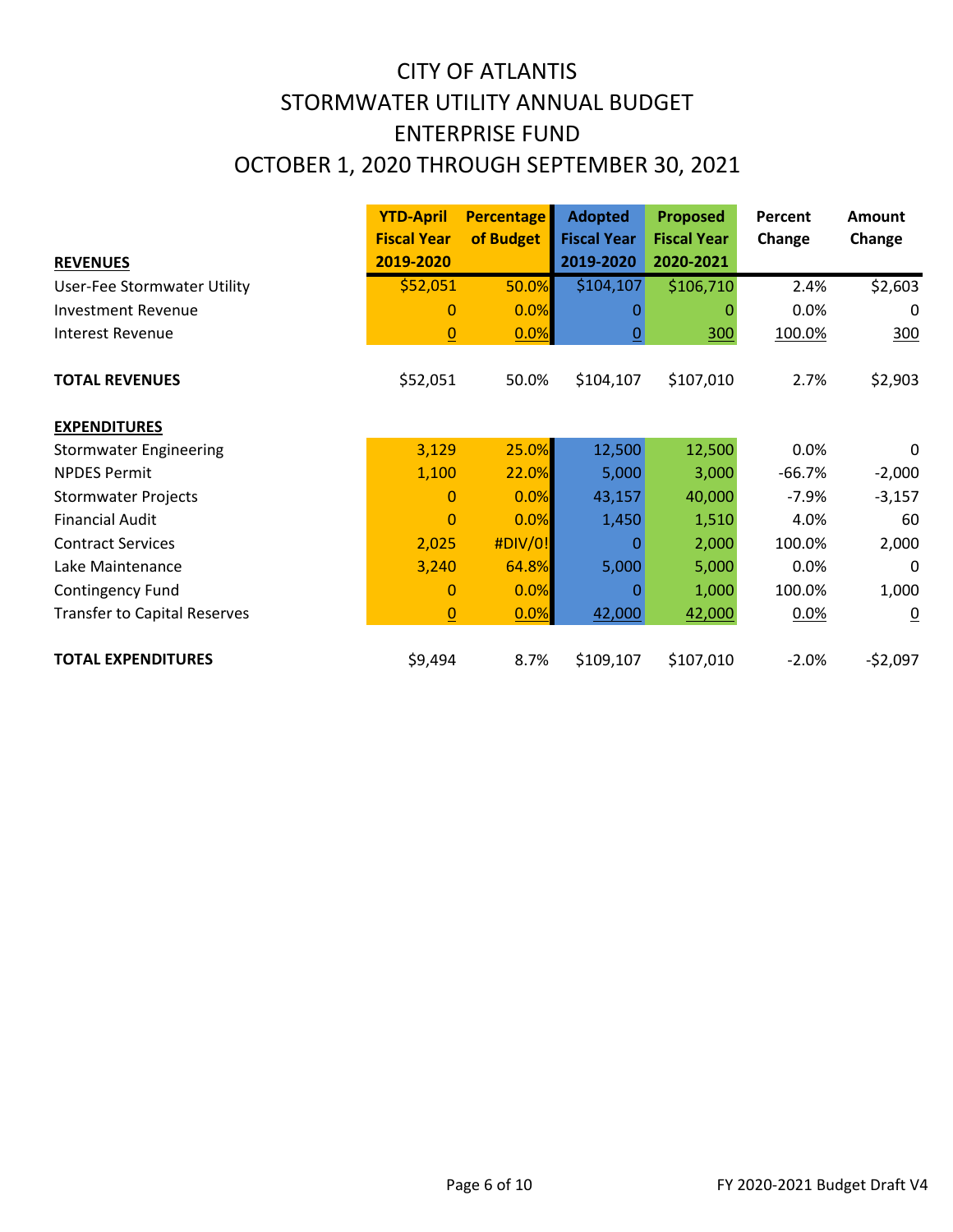# CITY OF ATLANTIS UTILITIES ANNUAL BUDGET ENTERPRISE FUND OCTOBER 1, 2020 THROUGH SEPTEMBER 30, 2021

|                                              | <b>YTD-April</b>   | <b>Percentage</b> | <b>Adopted</b>                | <b>Proposed</b>    | Percent  | <b>Amount</b>    |
|----------------------------------------------|--------------------|-------------------|-------------------------------|--------------------|----------|------------------|
|                                              | <b>Fiscal Year</b> | of Budget         | <b>Fiscal Year</b>            | <b>Fiscal Year</b> | Change   | Change           |
|                                              | 2019-2020          |                   | 2019-2020                     | 2020-2021          |          |                  |
| <b>REVENUES</b>                              |                    |                   |                               |                    |          |                  |
| <b>WATER REVENUES</b>                        |                    |                   |                               |                    |          |                  |
| <b>Residential Water Revenue</b>             | \$261,033          | 59.7%             | \$437,070                     | \$443,627          | 1.5%     | \$6,557          |
| <b>Commercial Water Revenue</b>              | 298,923            | 52.1%             | 574,220                       | 582,833            | 1.5%     | 8,613            |
| <b>Irrigation Revenue</b>                    | 25,920             | 47.9%             | 54,101                        | 54,913             | 1.5%     | 812              |
| Fireline Income                              | 6,026              | 47.3%             | 12,750                        | 12,750             | 0.0%     | 0                |
| Fire Hydrant Revenue                         | 22,208             | 103.3%            | 21,500                        | 21,500             | 0.0%     | $\mathbf 0$      |
| Miscellaneous Revenue                        | $\overline{0}$     | 0.0%              | <u>0</u>                      | $\overline{0}$     | 0.0%     | $\overline{0}$   |
| <b>TOTAL WATER REVENUES</b>                  | \$614,110          | 55.8%             | \$1,099,641                   | \$1,115,623        | 1.4%     | \$15,982         |
| <b>SANITARY SEWER REVENUES</b>               |                    |                   |                               |                    |          |                  |
| <b>Residential Sewer Revenue</b>             | 277,835            | 50.9%             | 546,006                       | \$554,196          | 1.5%     | 8,190            |
| <b>Commercial Sewer Revenue</b>              | 141,490            | 47.4%             | 298,758                       | 303,239            | 1.5%     | 4,481            |
| <b>IPP Reimbursement</b>                     | $\mathbf{0}$       | 0.0%              | 8,100                         | 8,100              | 0.0%     | $\overline{0}$   |
| <b>TOTAL SEWER REVENUES</b>                  | \$419,325          | 49.2%             | \$852,864                     | \$865,535          | 1.5%     | \$12,671         |
| <b>MISCELLANEOUS REVENUES</b>                |                    |                   |                               |                    |          |                  |
| Investment Income                            | 3,065              | 34.1%             | 9,000                         | \$9,000            | 0.0%     | $\boldsymbol{0}$ |
| Penalty Income                               | 12,670             | 68.5%             | 18,500                        | 18,500             | 0.0%     | $\mathbf 0$      |
| Miscellaneous Income                         | 1,369              | 68.5%             | 2,000                         | 2,000              | 0.0%     | $\mathbf 0$      |
| <b>Disposal of Fixed Assets</b>              | $\mathbf 0$        | 0.0%              | 0                             | 0                  | 0.0%     | $\pmb{0}$        |
| Prepaid Development Revenue                  | $\Omega$           | 0.0%              | $\underline{0}$               | $\underline{0}$    | 0.0%     | $\overline{0}$   |
| <b>TOTAL MISCELLANEOUS REVENUES</b>          | \$17,104           | 58.0%             | \$29,500                      | \$29,500           | 0.0%     | \$0              |
| <b>TOTAL REVENUES</b>                        | \$1,050,539        |                   | 53.0% \$1,982,005 \$2,010,658 |                    | 1.4%     | \$28,653         |
| <b>EXPENDITURES</b><br><b>WATER SERVICES</b> |                    |                   |                               |                    |          |                  |
| <b>Contract Services</b>                     | 10,297             | 128.7%            | 8,000                         | \$8,000            | 0.0%     | 0                |
| Electricity                                  | 9,849              | 46.9%             | 21,000                        | 20,000             | $-5.0%$  | $-1,000$         |
| <b>Repair and Maintenance</b>                | 8,453              | 24.2%             | 35,000                        | 30,000             | $-16.7%$ | $-5,000$         |
| <b>Operating Supplies</b>                    | 2,474              | 247.4%            | 1,000                         | 2,000              | 50.0%    | 1,000            |
| <b>Bulk Water Purchase</b>                   | 137,959            | 31.2%             | 442,500                       | 430,000            | $-2.9%$  | $-12,500$        |
|                                              |                    |                   |                               |                    |          |                  |
| <b>TOTAL WATER EXPENDITURES</b>              | 169,032            | 33.3%             | 507,500                       | \$490,000          | $-3.6%$  | $-$17,500$       |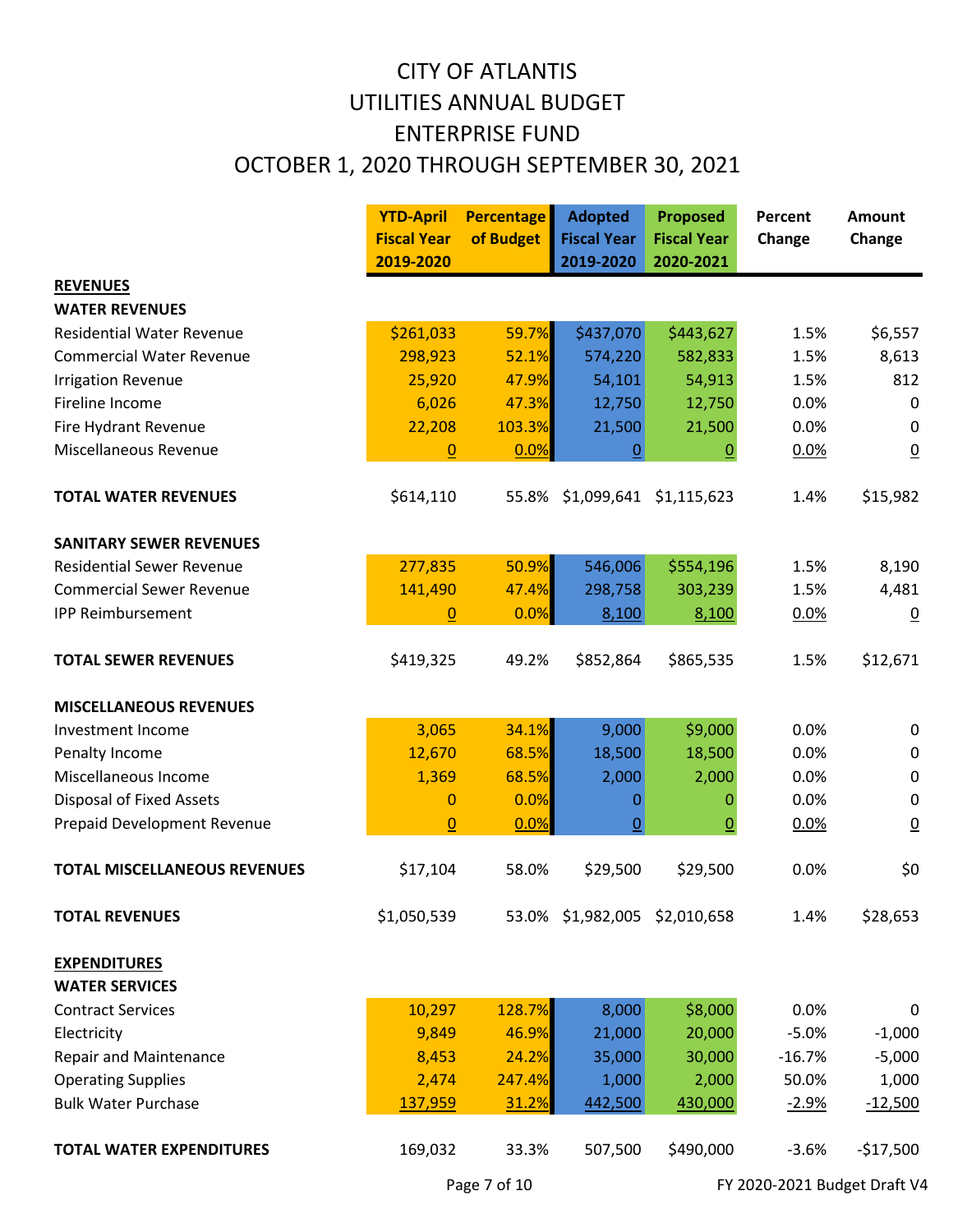|                                       | <b>YTD-April</b><br><b>Fiscal Year</b><br>2019-2020 | <b>Percentage</b><br>of Budget | <b>Adopted</b><br><b>Fiscal Year</b><br>2019-2020 | <b>Proposed</b><br><b>Fiscal Year</b><br>2020-2021 | Percent<br>Change | <b>Amount</b><br>Change |
|---------------------------------------|-----------------------------------------------------|--------------------------------|---------------------------------------------------|----------------------------------------------------|-------------------|-------------------------|
| <b>SEWER SERVICES</b>                 |                                                     |                                |                                                   |                                                    |                   |                         |
| <b>Contract Services</b>              | $\mathbf{0}$                                        | #DIV/0!                        | $\mathbf{0}$                                      | \$5,000                                            | 100.0%            | \$5,000                 |
| Electricity                           | 9,849                                               | 70.4%                          | 14,000                                            | 15,000                                             | 6.7%              | \$1,000                 |
| <b>Repair and Maintenance</b>         | 1,204                                               | 4.8%                           | 25,000                                            | 25,000                                             | 0.0%              | \$0                     |
| <b>Operating Supplies</b>             | 2,414                                               | 241.4%                         | 1,000                                             | 2,500                                              | 60.0%             | \$1,500                 |
| IPP Charge for Service                | $\mathbf{0}$                                        | 0.0%                           | 8,100                                             | 8,100                                              | 0.0%              | \$0                     |
| Sewage Disposal                       | 159,463                                             | 39.4%                          | 405,000                                           | 405,000                                            | 0.0%              | <u>\$0</u>              |
| <b>TOTAL SEWER EXPENDITURES</b>       | \$172,930                                           | 38.2%                          | \$453,100                                         | \$460,600                                          | 1.6%              | \$7,500                 |
| <b>WATER/SEWER COMBINATION</b>        |                                                     |                                |                                                   |                                                    |                   |                         |
| <b>Regular Salaries</b>               | 125,096                                             | 51.5%                          | 242,711                                           | \$249,992                                          | 2.9%              | 7,281                   |
| Overtime                              | 5,304                                               | 58.9%                          | 9,000                                             | 9,000                                              | 0.0%              | $\Omega$                |
| Longevity Pay                         | 2,700                                               | 75.0%                          | 3,600                                             | 2,800                                              | $-28.6%$          | $-800$                  |
| Payroll Tax                           | 9,811                                               | 46.7%                          | 21,000                                            | 20,000                                             | $-5.0%$           | $-1,000$                |
| Retirement                            | 22,272                                              | 78.1%                          | 28,500                                            | 31,000                                             | 8.1%              | 2,500                   |
| Life and Heath Insurance              | 35,000                                              | 62.5%                          | 56,000                                            | 65,300                                             | 14.2%             | 9,300                   |
| <b>Workers Comp</b>                   | 9,450                                               | 85.9%                          | 11,000                                            | 12,500                                             | 12.0%             | 1,500                   |
| Legal Services                        | $\bf{0}$                                            | 0.0%                           | 2,000                                             | 2,000                                              | 0.0%              | 0                       |
| <b>Engineering Services</b>           | 113                                                 | 0.8%                           | 15,000                                            | 15,000                                             | 0.0%              | 0                       |
| <b>Financial Audit</b>                | 5,800                                               | 50.0%                          | 11,600                                            | 11,800                                             | 1.7%              | 200                     |
| Management Fee                        | 166,250                                             | 58.3%                          | 285,000                                           | 289,275                                            | 1.5%              | 4,275                   |
| <b>Contract Services</b>              | 5,188                                               | 103.8%                         | 5,000                                             | 5,000                                              | 0.0%              | $\mathbf 0$             |
| Travel                                | $\mathbf{0}$                                        | 0.0%                           | 3,000                                             | 2,000                                              | $-50.0%$          | $-1,000$                |
| Communications                        | 2,035                                               | 42.4%                          | 4,800                                             | 4,800                                              | 0.0%              | 0                       |
| Postage                               | 4,550                                               | 56.9%                          | 8,000                                             | 8,000                                              | 0.0%              | 0                       |
| Property/Liability Insurance          | 20,102                                              | 105.8%                         | 19,000                                            | 20,000                                             | 5.0%              | 1,000                   |
| <b>Repair and Maintenance</b>         | 577                                                 | 57.7%                          | 1,000                                             | 1,000                                              | 0.0%              | 0                       |
| Vehicle Maintenance/Fuel              | 9,574                                               | 66.0%                          | 14,500                                            | 14,500                                             | 0.0%              | 0                       |
| <b>Backhoe Maintenance</b>            | $\mathbf 0$                                         | 0.0%                           | 1,500                                             | 1,500                                              | 0.0%              | 0                       |
| Printing                              | 578                                                 | 23.1%                          | 2,500                                             | 2,500                                              | 0.0%              | 0                       |
| <b>Office Supplies</b>                | 391                                                 | 26.1%                          | 1,500                                             | 1,500                                              | 0.0%              | 0                       |
| <b>Operating Supplies</b>             | 1,253                                               | 31.3%                          | 4,000                                             | 4,000                                              | 0.0%              | 0                       |
| Membership/Training                   | $\bf{0}$                                            | 0.0%                           | 4,000                                             | 3,000                                              | $-33.3%$          | $-1,000$                |
| <b>Bank Service Charges</b>           | 1,686                                               | 56.2%                          | 3,000                                             | 3,500                                              | 14.3%             | <u>500</u>              |
| <b>TOTAL WATER/SEWER EXPENDITURES</b> | \$427,730                                           | 56.5%                          | \$757,211                                         | \$779,967                                          | 2.9%              | \$22,756                |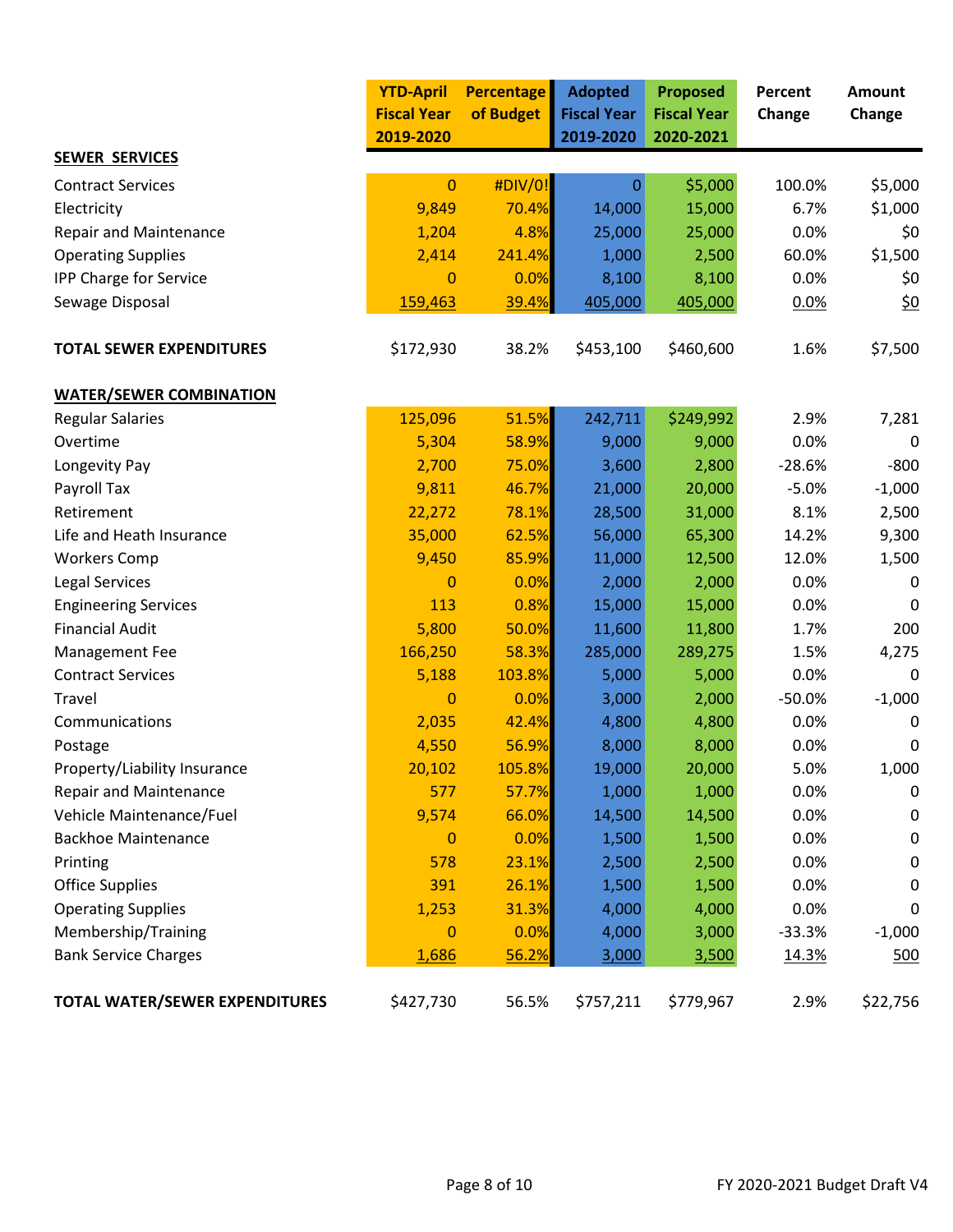#### **CAPITAL AND CONTINGENCY**

| <b>Transfer to Capital Reserve</b>   | 120,000        | 100.0% | 120,000   | \$65,000  | -84.6% | $-55,000$ |
|--------------------------------------|----------------|--------|-----------|-----------|--------|-----------|
| Contingency Fund                     | $\overline{0}$ | 0.0%   | 144,194   | \$215,091 | 33.0%  | 70,897    |
| <b>TOTAL CAPITAL AND CONTINGENCY</b> | \$120,000      | 45.4%  | \$264,194 | \$280,091 | 5.7%   | \$15,897  |
| <b>TOTAL EXPENDITURES</b>            | 889,692        | 44.9%  | 1,982,005 | 2,010,658 | 1.4%   | \$28,653  |
| <b>NET SURPLUS (DEFICIT)</b>         | 160,847        | 0<br>= | 0<br>=    | 0<br>=    |        |           |